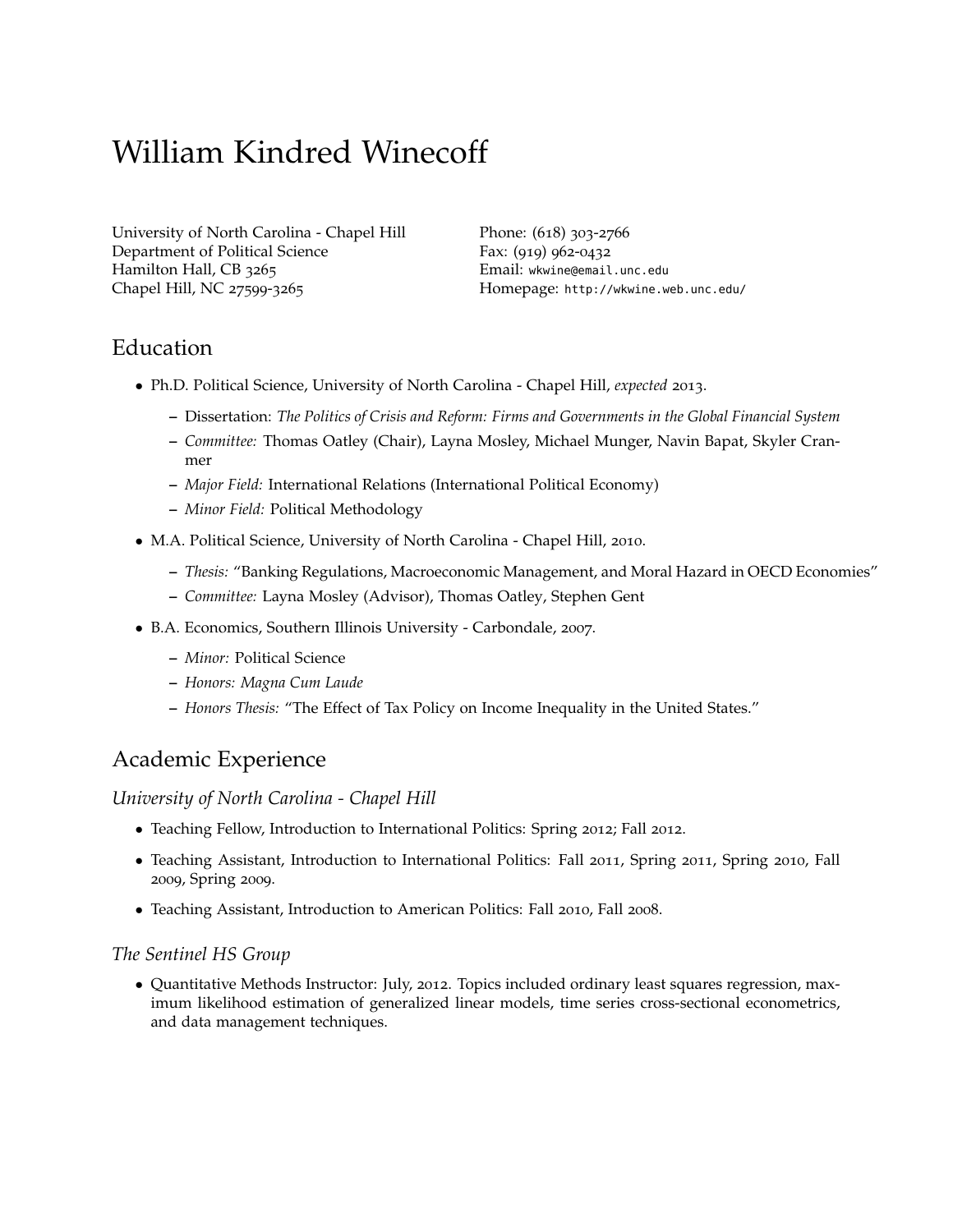## Research

#### *Books*

• *Research Handbook on International Monetary Relations*, under contract, Edward Elgar Publishing. Coeditor (with Thomas Oatley).

#### *Articles and Chapters*

- "The Domestic Rooting of Financial Regulation in an Era of Global Capital Markets," in *Research Handbook on Hedge Funds, Private Equity, and Alternative Investments*, Edward Elgar Publishing, 2012. With Thomas Oatley.
- "The Political Economy of Global Finance: A Network Model," forthcoming, *Perspectives on Politics*. With [Thomas Oatley,](http://www.unc.edu/~toatley/) Sarah Bauerle, and Andrew Pennock.
- "Banking Regulation, Macroeconomic Management, and Monetary Incentives in OECD Economies," revise and resubmit, *International Studies Quarterly*.
- "Private Regulation of the Global Finance Sector," under contract in *Research Handbook on International Monetary Relations*, Edward Elgar Publishing.
- "The Political Economy of the International Monetary and Financial Systems," under contract in *Research Handbook on International Monetary Relations*, Edward Elgar Publishing. With Thomas Oatley.
- "Don't Fear the Grexit," *Foreign Policy* online, May 23, 2012. [http://www.foreignpolicy.com/articles/](http://www.foreignpolicy.com/articles/2012/05/23/dont_fear_the_grexit) [2012/05/23/dont\\_fear\\_the\\_grexit](http://www.foreignpolicy.com/articles/2012/05/23/dont_fear_the_grexit). With Thomas Oatley. (Excerpted in *The Week* and quoted in the Council on Foreign Relations' "Daily News Brief" and Andrew Sullivan's *The Daily Dish*.)
- "The Political Causes of Financial Super-Equivalence," in preparation.
- "Regulatory Super-equivalence in Systemic Context," in preparation.
- "The Politics of Complex Dynamics in the Global Financial System," in preparation.
- "Hitting Them Where It Hurts: Financial Dependence and Sanctions Success," in preparation.

### Selected Conference Presentations

- "The Political Causes and Consequences of Financial Overcompliance".
	- **–** American Political Science Association Annual Meeting. New Orleans, LA August, 2012 (presented via online forum Virtual APSA 2012 after the conference was canceled)
- "Complex Interdependencies in the International Banking System".
	- **–** International Studies Association Annual Conference. San Diego, CA April, 2012
- "Bank Regulators and Monetary Moral Hazard in OECD Economies".
	- **–** International Studies Association Annual Conference. Montreal, CA March, 2011
- "Private Responses to Banking Regulations".
	- **–** International Studies Association Annual Conference. Montreal, CA March, 2011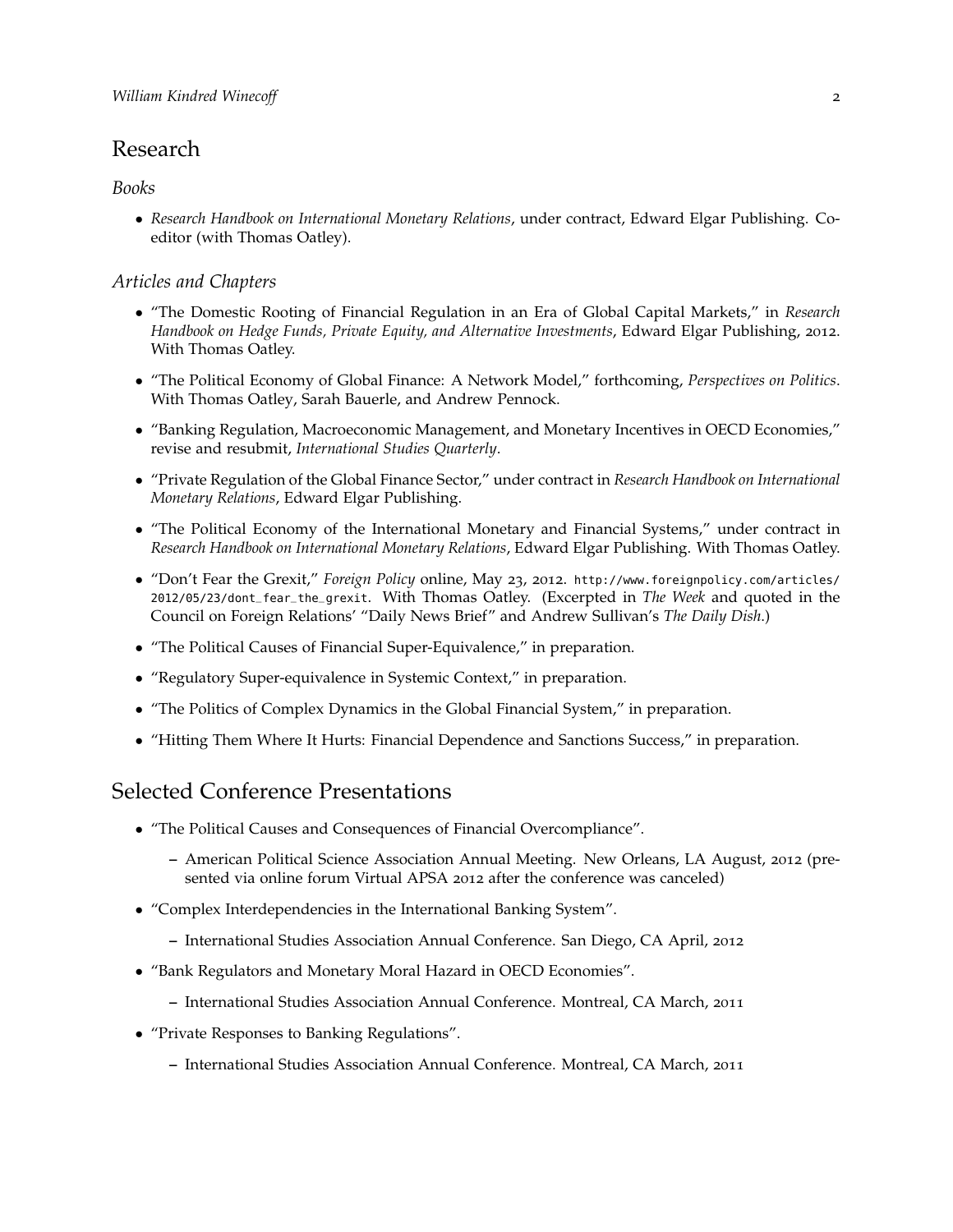- "Do International Relations Blogs Inform Practice? Theory? Both? Neither?", roundtable participant, with Charli Carpenter, Daniel Drezner, Robert Farley, Joseph Nye, and Stephen Walt.
	- **–** International Studies Association Annual Conference. New Orleans, LA February, 2010

## Grants and Awards

- Uhlman Summer Research Fellowship, \$2,000. Summer, 2011.
- Miscellaneous conference travel funding from the Uhlman Fund & the Institute for Humane Studies.

# Methods Training

- Statistics I: Probability Theory (Stephen Gent) and II: Ordinary Least Squares Regression (Thomas Carsey)
- Game Theory (Georg Vanberg)
- Time Series Analysis (James Stimson)
- Maximum Likelihood Estimation of Generalized Linear Models (Skyler Cranmer)
- Bargaining Theory (Navin Bapat)
- Bayesian Regression (Skyler Cranmer)
- Social and Political Network Analysis (Thomas Oatley)

#### Reviewer

• *Journal of Politics*; *Public Choice*; *Statistics, Politics, and Policy*

#### Professional Affiliations

- American Political Science Association
- International Political Economy Society
- International Studies Association

#### **Other**

• Frequent contributor to the *[International Political Economy at the University of North Carolina - Chapel](http://ipeatunc.blogspot.com) [Hill](http://ipeatunc.blogspot.com)* weblog. Selected posts syndicated by *Seeking Alpha* and *Footnote*<sup>1</sup> . Posts have been referenced in or cited by the *New York Times*, *Washington Post*, *The Economist*, *Foreign Policy*, *The Atlantic*, Reuters, *Slate*, Andrew Sullivan's *The Daily Dish*, *The National Interest*, *Regulation*, *Pravda* (Russia), The Monkey Cage, Marginal Revolution, Daniel Drezner, Stephen Walt, Duck of Minerva, Brad DeLong, Crooked Timber, Real Clear World, Abu Muqawama, Zero Intelligence Agents, Naked Capitalism, Matthew Yglesias, Will Wilkinson, Interfluidity, Modeled Behavior, Kids Prefer Cheese, Matt Rognlie, ThinkProgress, Phil Arena, U.S. Chamber of Commerce, International Political Economy Zone, International Economic Law and Policy Blog, The Quantitative Peace, 3 Quarks Daily, Eyes on Trade,